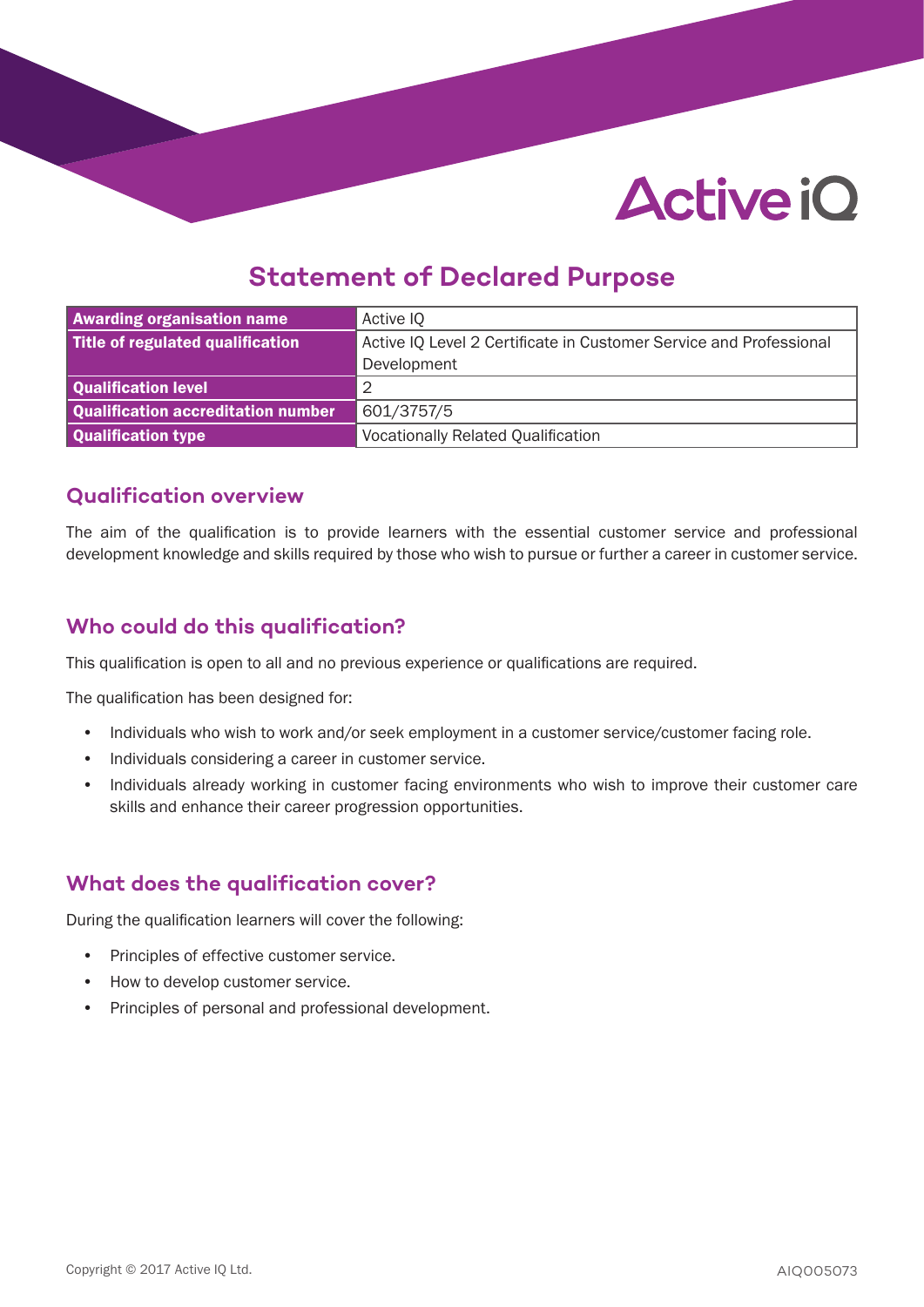

#### **Qualification structure**

To achieve the qualification learners must complete the three mandatory units (16 credits).

|    | <b>Unit</b>                                             | l Unit<br>accreditation<br>number | Level | <b>Credits</b> |
|----|---------------------------------------------------------|-----------------------------------|-------|----------------|
|    | Understand the principles of effective customer service | H/506/5314                        | 2     |                |
| 2. | Principles of developing customer service               | M/506/5316                        | 2     |                |
| 3. | Principles of personal and professional development     | M/506/5347                        | 2     |                |

#### **Who could do this qualification?**

This qualification provides progression on to further learning and or training.

#### **Will the qualification support progression to further learning, and, if so, what?**

Learners can also progress onto the following qualifications and apprenticeship frameworks:

- Level 2 Diploma in Customer Service.
- Level 3 Diploma in Customer Service.
- Intermediate Apprenticeship in Customer Service.
- Advanced Apprenticeship in Customer Service.

#### **Is this qualification available as an apprenticeship?**

No, this qualification is not available in an apprenticeship framework.

#### **Is this qualification eligible for an Advanced Learner Loan?**

No, this qualification is not available within the Advanced Learner Loan catalogue.

#### **Similar qualifications**

Active IQ Level 2 Diploma in Customer Service, accreditation number: 601/3544/X. Learners should choose this qualification if they are employed in a customer service role and wish to demonstrate their competency overtime in the workplace.

Active IQ Level 3 Diploma in Customer Service, accreditation number: 601/3545/1. Learners should choose this qualification if they are employed in a team leading or supervisory role in customer service and wish to demonstrate their competency overtime in the workplace.